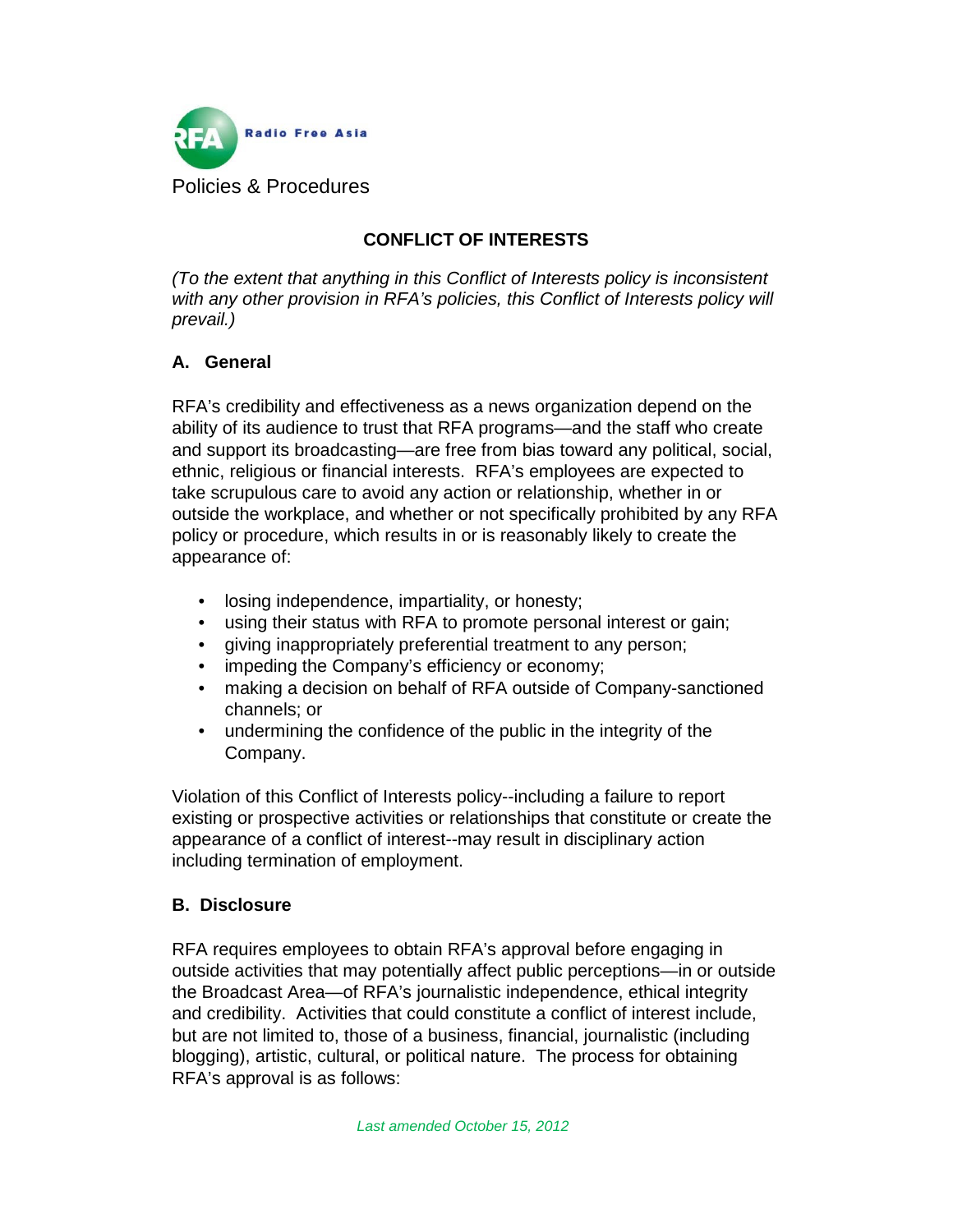- 1. The employee submits a completed Disclosure Form to Human Resources. (Disclosure Forms are down-loadable from a link at the bottom of this policy.)
- 2. After logging in the employee's Disclosure Form, Human Resources delivers the Form, along with a blank Determination Form, to the appropriate determining officer (i.e., the VP of Programming for all employees in the Language Services or in Editorial, or the VP of Finance & Administration for all other employees; or, in either case, as otherwise designated by RFA's President.)
- 3. The determining officer consults with RFA's General Counsel (or designee) and completes the Determination Form. The determining officer returns the employee's Disclosure Form and the completed Determination Form to Human Resources.
- 4. Human Resources returns the completed Determination Form to the employee.

The Company reserves the right (1) to forbid an employee from engaging in any outside activity, paid or non-paid, that may be deemed harmful to the public trust upon which RFA's credibility and effectiveness are based, and (2) to revoke any permission previously given for any such outside activity.

In many instances, disclosure of an activity or relationship that may appear to be a conflict of interest can, by the mere fact of disclosure to the Company, eliminate any cause for concern. Confidential disclosure of a potential conflict of interest may be made on a standard form available from the Human Resources Department.

## **C. Guidelines**

The following guidelines illustrate some common conflicts of interest but should not be regarded as comprehensive. The most basic rule governing conflicts of interest is: *When in doubt, ask.*

## **1. Outside Activities**

Many outside jobs are incompatible with the proper performance of work for a media company, like RFA, that prides itself on balance and objectivity. All employees should take care to avoid any outside work that could represent or appear to represent a conflict of interest. Because RFA is a media company, employees who are directly involved in the practice of the Company's journalism (including, but not limited to, reporters, editors, analysts, broadcasters, and Service Directors) may not work for any other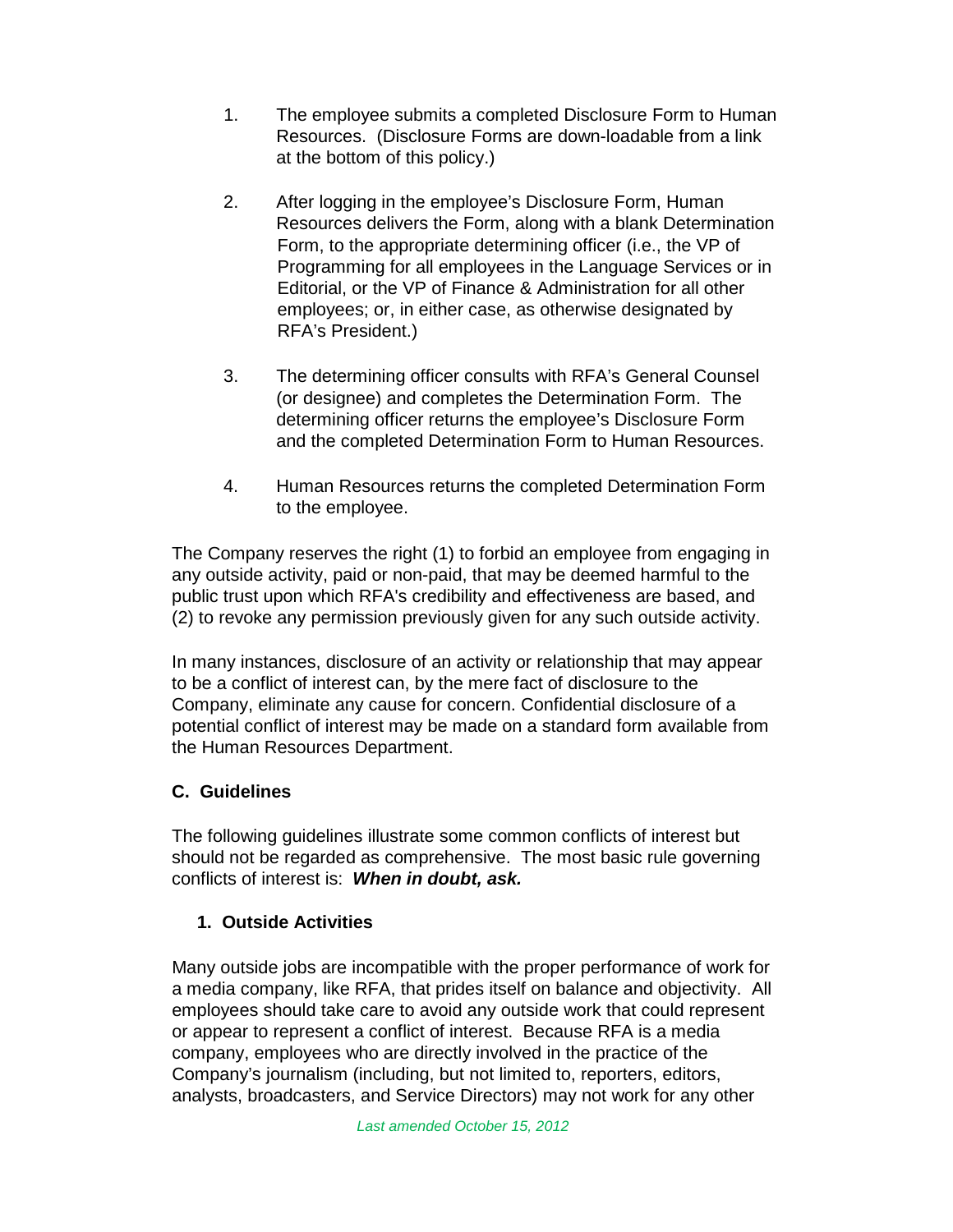person or entity, or engage in outside journalistic activity (including blogging), without RFA's approval.

- a. *All* employees must obtain RFA's approval for outside journalistic work or activity (freelance or otherwise) if (a) the employee is reasonably likely to be identified or recognized as an RFA staffer; (b) the employee expects to use Company resources, including news information or archival materials; or (c) there is any reasonable doubt about the propriety of such work or activity under this Conflict of Interests policy. This rule applies regardless of whether the work is to be paid or non-paid.
- b. Freelance or outside work, journalistic or otherwise, may not be carried out during the employee's regularly scheduled working hours; must not encroach on the time, energies or attention that should be devoted to work performed for RFA; must not constitute a conflict of interest or the appearance of a conflict of interest; and must not undermine the confidence of the public in the integrity of the Company.
- c. In order to prevent the appearance of an association between RFA and other news organizations that would call into question RFA's independence and impartiality, the Company generally prohibits employees from freelancing or otherwise contributing to other media outlets whose content is disseminated in the Broadcast Area.
- d. With RFA's approval, employees may engage in outside work or activity involving writing, lecturing, and other public appearances; provided that such work or activity does not violate any RFA policy or procedure, including this Conflict of Interests policy. (For any outside media/press appearance or interview, the employee must also obtain all advance approvals required on the Media/Press Appearance Approval Form. This Form is down-loadable from a link at the bottom of this policy.)
- e. Any honoraria received for such approved appearances must be remitted to RFA if the appearance occurs on Company Time. "Company Time" is defined as (i) the employee's regularly scheduled working hours, excluding vacation and personal time, and (ii) any time spent by an employee at a conference, seminar, or other event to which the employee was sent by the Company or at which the employee is representing the Company.

#### **2. Financial Relationships**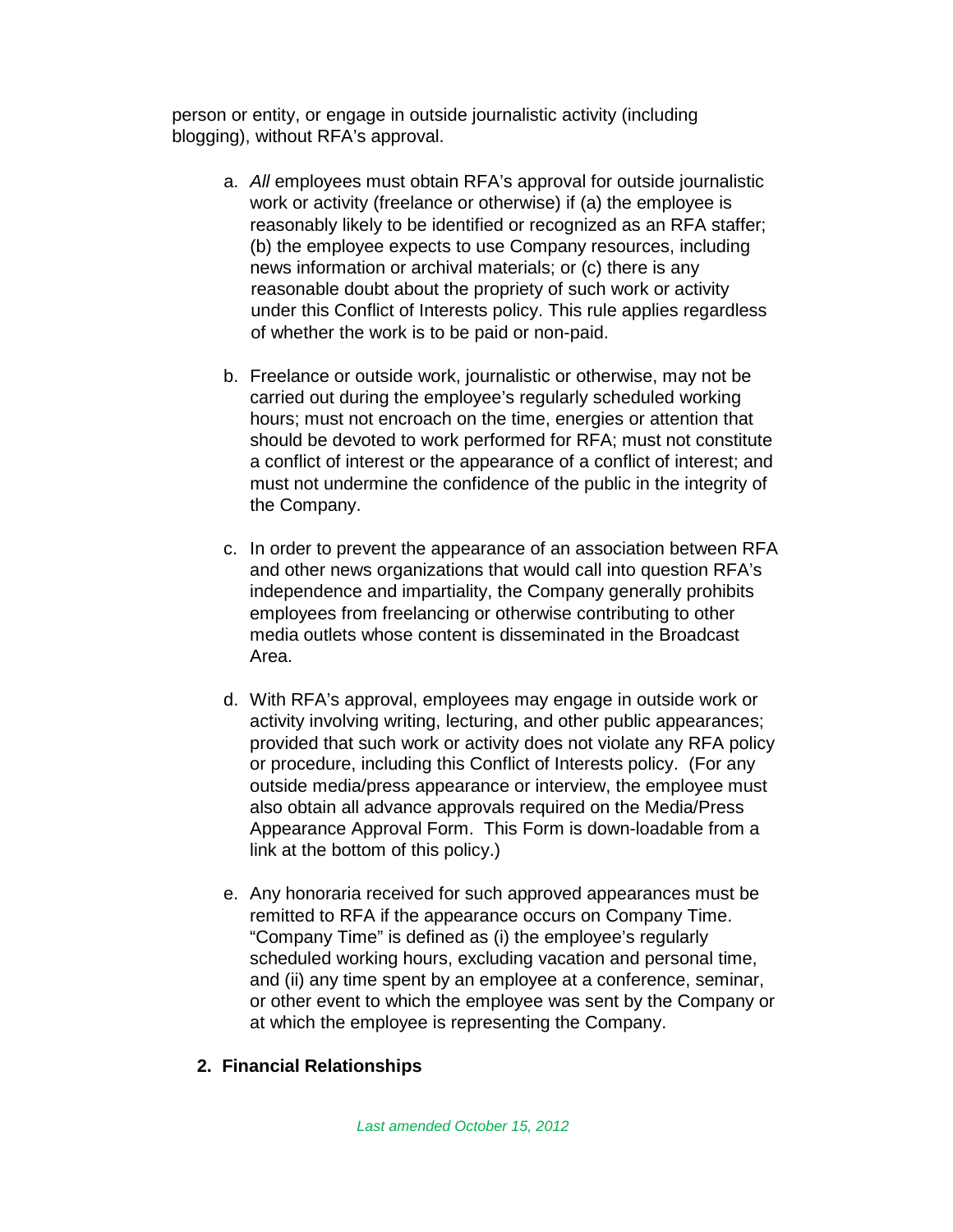- a. RFA expects its employees to avoid entering into any business or financial activity that entails or could appear to entail illegal or unethical conduct and that could as a result harm the reputation of the Company.
- b. Employees in a position to influence the financial decisions of RFA, and the spouses, parents, siblings, and children of such employees, may not have a direct or indirect financial interest in any business enterprise that supplies, purchases from or has other business relations with RFA; *provided*, however, that this prohibition does not apply to any investment representing less than the lesser of (i) 1% of the outstanding stock of a publicly held company or (ii) USD \$10,000 in value.
- c. If an employee of RFA has an investment prohibited by subsection C.2.b at the time he/she begins employment at RFA, he/she must disclose such investment and must then (i) liquidate such investment within 30 days of joining RFA, (ii) obtain a waiver from the General Counsel, *or* (iii) recuse himself/herself from all decisions at RFA involving the enterprise in which the employee has invested.
- d. Managers responsible for purchasing goods or services, or contracting with outside organizations, must disclose any relationship with an outside provider of goods or services prior to any commitment of RFA funds to that provider.
- e. In the event that a close relative (defined as spouse, sibling, child, parent, aunt, uncle, niece, nephew, or first cousin, in each case either by birth or marriage) of an RFA employee develops or plans a business relationship with RFA, the employee must notify the Vice President of Programming or the Vice President of Administration and Finance, as appropriate, about the relationship in writing. Close relatives of RFA employees are not prohibited from doing business with RFA, but no special advantage may result to the employee or relative in question from these relationships.
- f. Except as provided in Section C.3 ("Acceptance of Gifts or Favors"), employees are strictly prohibited from accepting for personal gain any money or other form of payment either from other employees or from freelance contributors and others outside the Company who provide goods and services to RFA.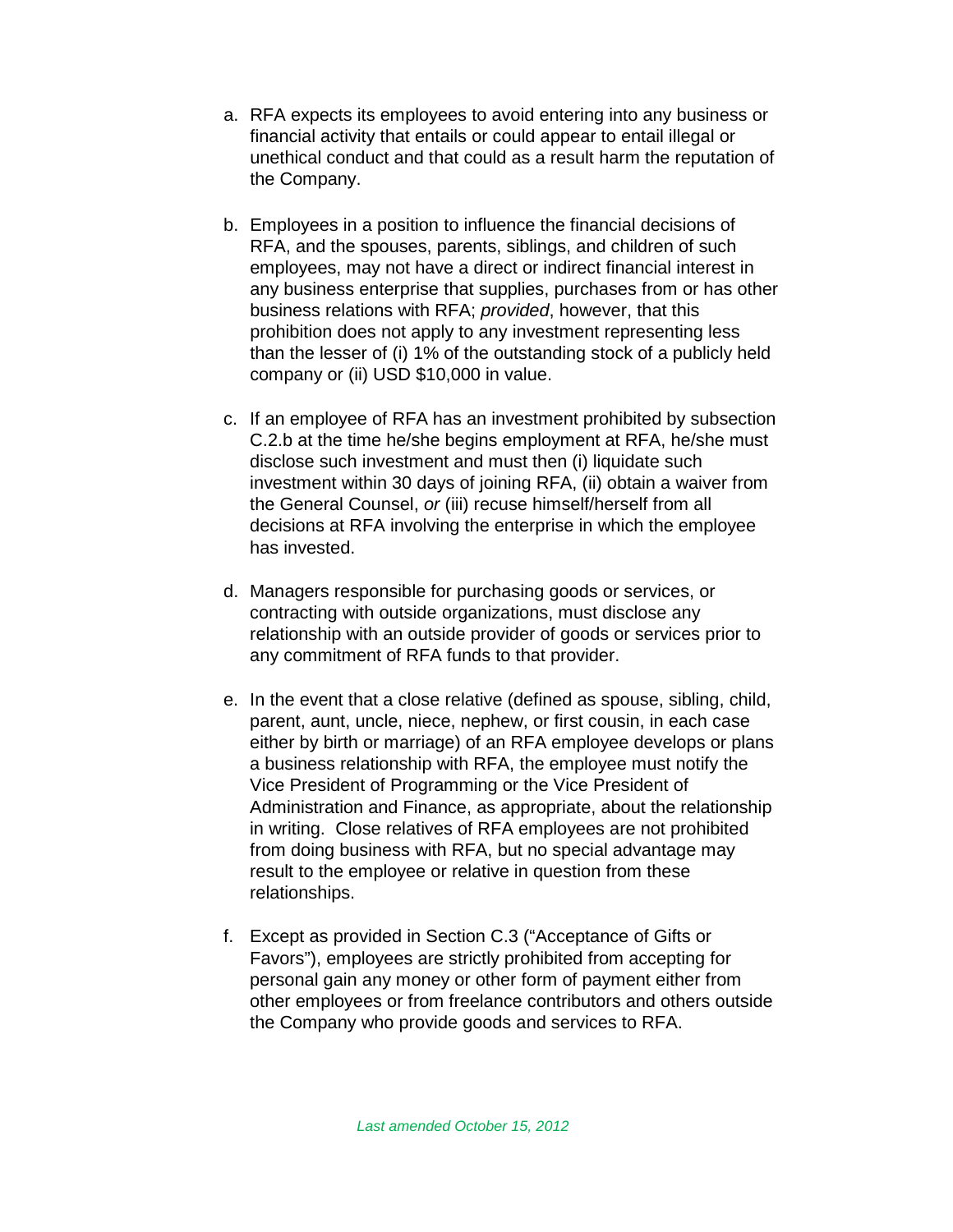- g. RFA strongly discourages employees from conducting financial business with other employees, including lending money and entering into joint business ventures.
- h. RFA also strongly discourages employees from participating in business arrangements or investments in the Broadcast Area that may give rise to the appearance of conflict of interest. Any such interests or investments must be disclosed to and approved by RFA in accordance with this policy.
- i. Managers are strictly prohibited from accepting gifts from their subordinates; *provided*, however, that on an occasional basis, including any occasion on which gifts are traditionally given or exchanged, the following may be accepted from a subordinate or other employee:
	- (i) items, other than cash, with an aggregate market value of USD 20 or less per occasion;
	- (ii) items such as food or refreshments to be shared in the office among several employees;
	- (iii) personal hospitality provided at a residence that is of a type and value customarily provided by the employee to personal friends; and
	- (iv) items given in connection with the receipt of personal hospitality if of a type and value customarily given on such occasions.

## **3. Acceptance of Gifts or Favors**

- a. Employees may not accept any gift or favor with a value of USD 20 or more from, or present any such gift or favor to, any actual or potential news sources or anyone with whom RFA does business or may potentially do business. A favor is any personal benefit such as, but not limited to, a meal, a loan of money, free air transportation, or discounted prices on goods and services. These restrictions do not apply to token gifts or favors with a value of less than USD 20 ("Token Gifts or Favors"); provided that employees should only accept Token Gifts or Favors on an occasional basis.
- b. It is RFA policy not to accept free or discounted transportation or lodging or comparable favors from current or potential news sources or individuals or entities that are likely to be the subject of news reports. It is recognized that in some instances (including travel on Presidential aircraft) strict application of this policy may not be possible. Any exceptions must have RFA's approval.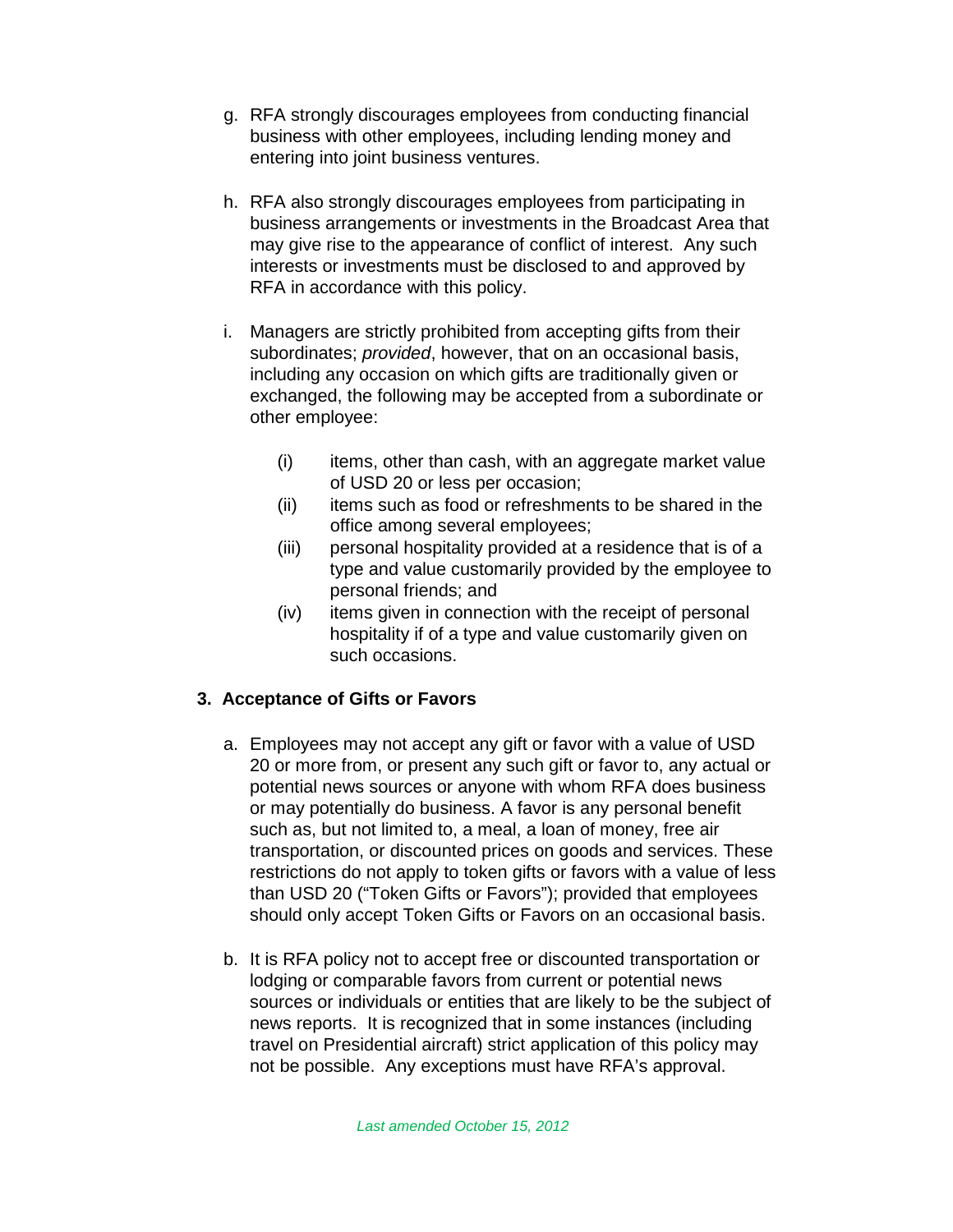c. Gifts exceeding USD 20 in value given by political leaders, former political leaders, or "VIPs" at public ceremonies may be accepted by Company employees if protocol requires that they be accepted; provided, that any such gift exceeding USD 300 in value shall become the property of RFA, and not that of the individual to whom the gift was presented.

#### **4. Political Activity and Foreign Affiliations**

- a. While RFA encourages constructive activity in community organizations, it is essential that Company staff—especially those engaged in journalism—avoid the reality or appearance of association with organizations that (i) may have an interest in influencing the content of RFA programs; (ii) engage in partisan political activity in the Broadcast Area; (iii) seek to influence government policy or legislation in the Broadcast Area at any level, from local to national; or (iv) advocate policies that conflict with RFA's commitment to ethnic, racial, religious and social tolerance and harmony.
- b. Employees who are directly involved in the practice of the Company's journalism (including, but not limited to, reporters, editors, analysts, broadcasters, and Service Directors) may not run for, be appointed to, or serve in any political office in the Broadcast Area. Journalists at RFA may engage in such political activity outside the Broadcast Area only if (i) the political office is nonpartisan, (ii) the office is with a local or municipal body (*i.e.*, not at the state, provincial, federal, regional, national, or transnational level), *and* (iii) the journalist has received permission from his/her supervisor before running for such office or accepting appointment to such office.
- c. Employees must obtain RFA's approval before agreeing to perform any paid or unpaid work for a government, including the United States government. Employees directly involved in the practice of the Company's journalism are generally prohibited from doing such work.
- d. With RFA's approval, an employee may sit as an unsalaried member of professional advisory boards and councils; provided that the employee's independence is both preserved and valued in carrying out such duties.

## **5. Use of Company Assets**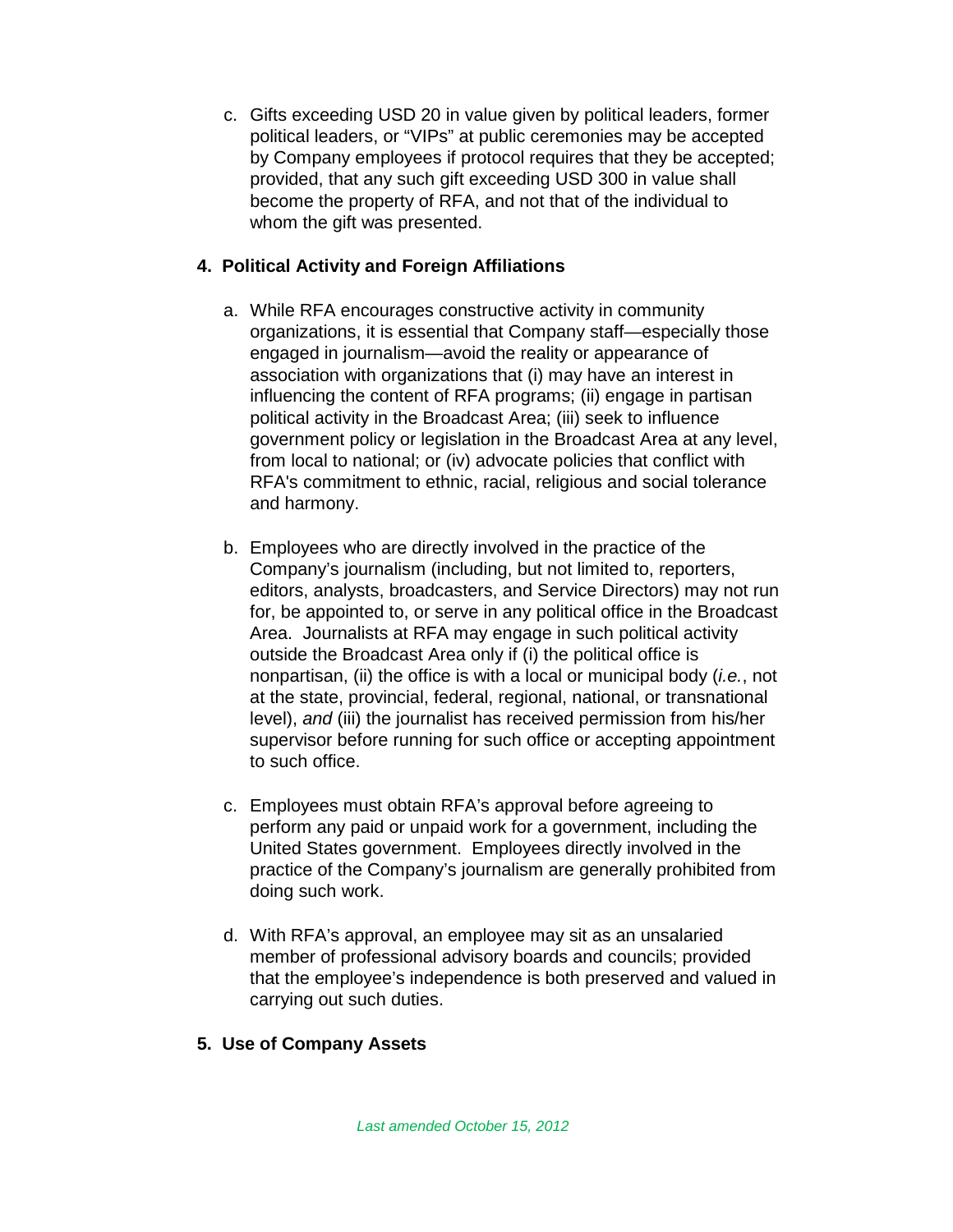- a. Employees are permitted limited use of office equipment for personal needs; provided, that such use does not interfere with their official duties, involves minimal additional expense to the Company, and does not violate any RFA policy or procedure. The Company may at any time revoke or limit the privilege of using Company office equipment for personal purposes.
- b. RFA prohibits the use of its funds for payments to any individual, company or organization for the purpose of obtaining favorable treatment in securing business, news sources or other special considerations, regardless of a perceived benefit to RFA, unless such payments are (i) made pursuant to a written contract signed by an authorized representative of RFA and (ii) do not violate the laws of the United States or the country in which such payment is made.
- c. When employees use Company phones, equipment, or other services for personal business beyond the limited scope permitted by subsection C.5.a above, they must reimburse the Company according to established procedures. Employees who violate this section C5 may be subject to disciplinary action, including termination.

#### **6. Nepotism**

- a. It is Company policy that close relatives (defined as spouse, sibling, child, parent, aunt, uncle, niece, nephew, or first cousin, in each case either by birth or marriage) will not be in a supervisory relationship to each other. Exceptions must have RFA's approval.
- b. In those rare instances where RFA approves a supervisory relationship between a manager and a relative, the relationship will be made known to department staff and limited to the assignment of work tasks. The manager may under no circumstances play a role in determining the pay, merit award, promotion, other benefits or disciplinary action of a relative; such responsibilities will be assigned to another manager.

#### **Links to Related RFA Policies and Information:**

[Code of Journalistic Ethics](http://home.rfa.org/intranet/index_of_rfa_policies-03162014112137.html/code_of_journalistic_ethics.pdf)

[Disciplinary Action](http://home.rfa.org/intranet/index_of_rfa_policies-03162014112137.html/disciplinary_action.pdf)

[Disclosure Form](http://home.rfa.org/intranet/rfa-forms-03202014124930.html/conflict_of_interest_disclosure.pdf)

*Last amended Octo[ber](http://home.rfa.org/intranet/rfa-forms-03202014124930.html/media_press_appearance_approval.pdf) 15, 2012*  [Media/Press Appearance Approval Form](http://home.rfa.org/intranet/rfa-forms-03202014124930.html/media_press_appearance_approval.pdf)